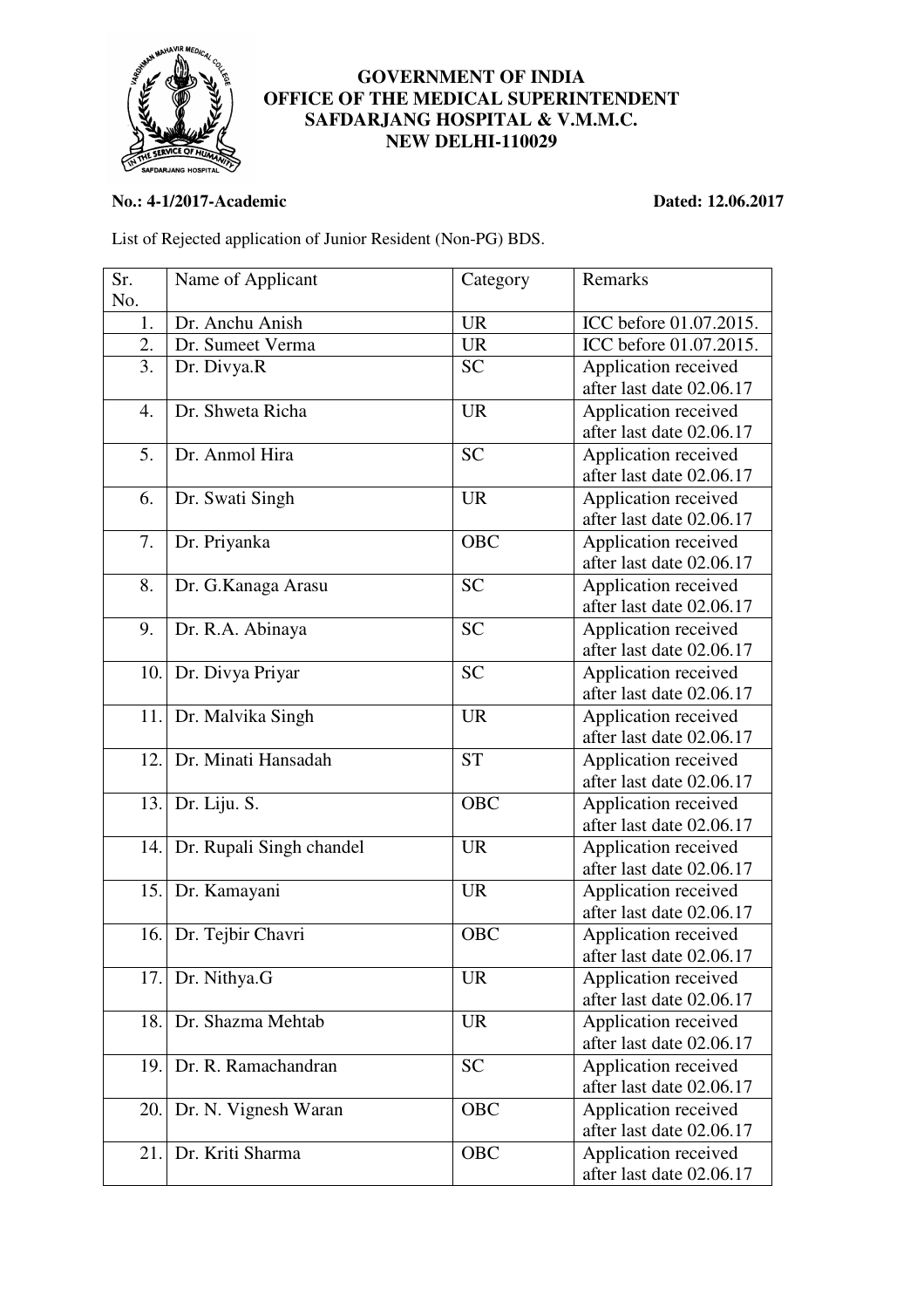| 22. | Dr. Kavita                            | <b>SC</b>  | Application received<br>after last date 02.06.17                |
|-----|---------------------------------------|------------|-----------------------------------------------------------------|
| 23. | Dr. Anies Ahmed                       | <b>UR</b>  | ICC not attached.                                               |
| 24. | Dr. lalit Narayan Singh               | <b>UR</b>  | <b>Internship Complition</b>                                    |
|     |                                       |            | before 01.07.2015.                                              |
| 25. | Dr. Sunaina                           | <b>SC</b>  | <b>Wrong Application</b><br>Format.                             |
| 26. | Dr. MD. Bilal                         | <b>PWD</b> | <b>Internship Complition</b><br>before 01.07.2015.              |
| 27. | Dr. Akshita Singh                     | <b>SC</b>  | <b>Internship Complition</b><br>before 01.07.2015.              |
| 28. | Dr. Sumit Verma                       | <b>UR</b>  | <b>Internship Complition</b><br>before 01.07.2015.              |
| 29. | Dr. Shaista Hussain                   | <b>UR</b>  | <b>Internship Complition</b><br>before 01.07.2015.              |
|     | 30. Dr. Pinku Kumari Prajapat         | <b>OBC</b> | <b>Internship Complition</b><br>before 01.07.2015.              |
|     | 31. Dr. Navneet Kaur                  | <b>UR</b>  | ICC not attached.                                               |
| 32. | Dr. Ashok Kumar Kumawat               | <b>UR</b>  | <b>Internship Complition</b><br>before 01.07.2015.              |
| 33. | Dr. Preeti                            | OBC        | <b>Internship Complition</b><br>before 01.07.2015.              |
| 34. | Dr. Anushri chitkara                  | <b>UR</b>  | ICC & DC registration<br>not attached.                          |
|     | 35. Dr. Sweta Suman                   | <b>OBC</b> | Application not Signed.                                         |
| 36. | Dr. N. Anitha                         | <b>ST</b>  | <b>Internship Complition</b><br>before 01.07.2015.              |
| 37. | Dr. Raina Sharma                      | <b>UR</b>  | <b>Internship Complition</b><br>before 01.07.2015.              |
| 38. | Dr. Tushar Khurana                    | <b>UR</b>  | Already done his 6<br>months JRship in delhi<br>govt. hospital. |
| 39. | Dr. Pallavi Bharti                    | OBC        | <b>Wrong Application</b><br>format.                             |
| 40. | Dr. Nazia Siddiqui                    | <b>UR</b>  | ICC & DC not attached.                                          |
| 41. | Dr. Shalini Shrivastava               | <b>UR</b>  | Application not signed.                                         |
| 42. | Dr. Khan Affan Ahmed Intezar<br>Ahmed | <b>UR</b>  | <b>Internship Complition</b><br>before 01.07.2015.              |
| 43. | Dr. Shivangi Bajpai                   | <b>UR</b>  | DC registration not<br>attached.                                |
| 44. | Dr. Amal                              | <b>UR</b>  | Payment Receipt not<br>attached.                                |
| 45. | Dr. Akash Joshi                       | <b>UR</b>  | DC registration not<br>attached.                                |
| 46. | Dr. Deepti Dahiya                     | <b>UR</b>  | <b>Internship Complition</b><br>before 01.07.2015.              |
| 47. | Dr. Shalini Aggarwal                  | <b>UR</b>  | Payment receipt not<br>attached.                                |
| 48. | Dr. S. Pavithra                       | <b>UR</b>  | <b>Internship Complition</b><br>before 01.07.2015.              |
| 49. | Dr. MD. Naseem                        | <b>UR</b>  | Already working as a                                            |